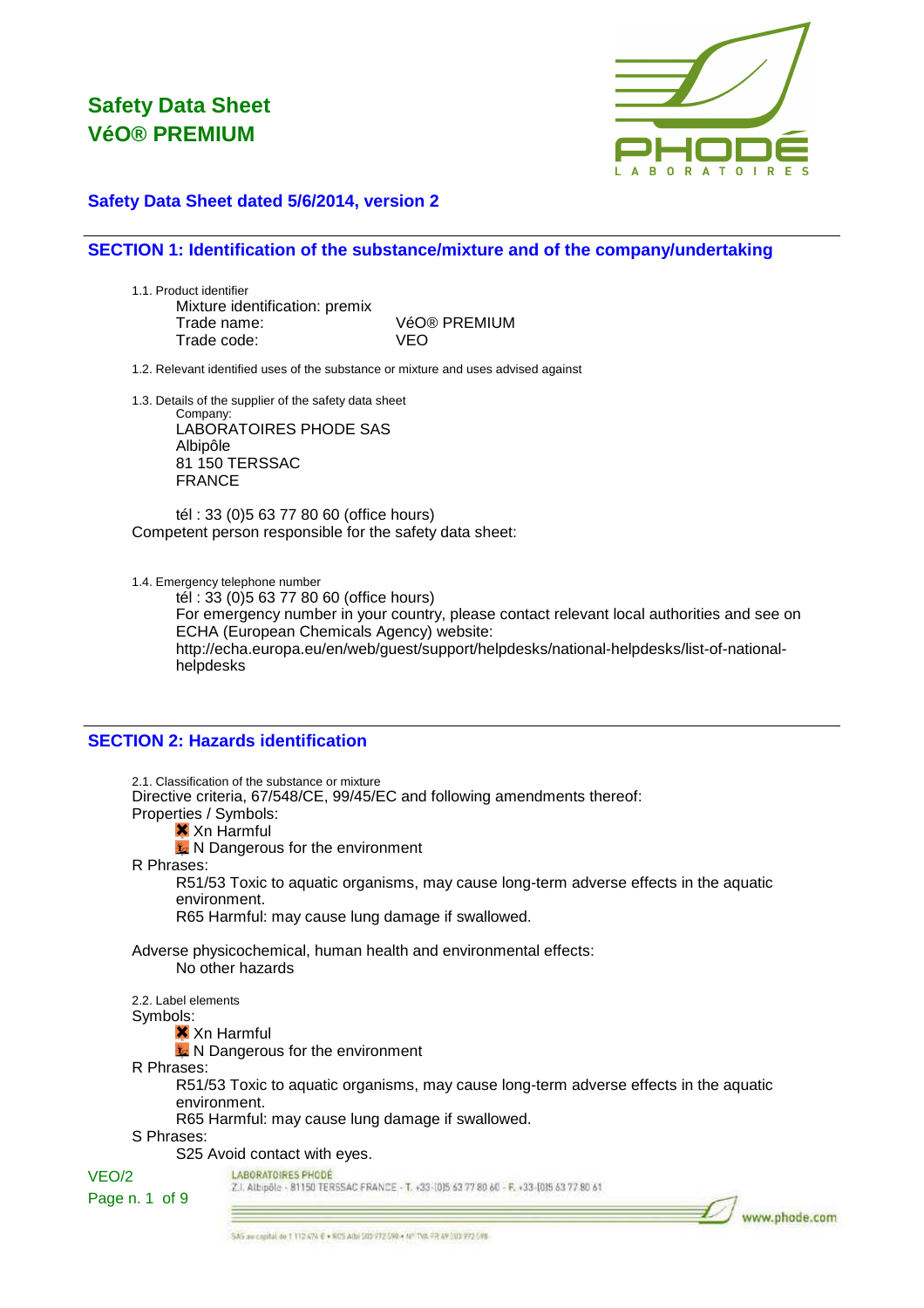

S36/37 Wear suitable protective clothing and gloves.

S56 Dispose of this material and its container to hazardous or special waste collection point. S57 Use appropriate container to avoid environmental contamination.

S60 This material and its container must be disposed of as hazardous waste.

S62 If swallowed, do not induce vomiting: seek medical advice immediately and show this container or label.

**Contents** 

 orange oil dipentene; limonene;: May produce an allergic reaction. citral: May produce an allergic reaction.

Special provisions according to Annex XVII of REACH and subsequent amendments: None 2.3. Other hazards vPvB Substances: None - PBT Substances: None Other Hazards:

No other hazards

### **SECTION 3: Composition/information on ingredients**

3.1. Substances

N.A.

3.2. Mixtures

Hazardous components within the meaning of EEC directive 67/548 and CLP regulation and related classification:

>= 5% - < 15% orange oil

CAS: 8028-48-6, EC: 232-433-8 Xn,Xi,N; R10-38-43-65-50/53 **♦ 2.6/3 Flam. Lig. 3 H226 1**3.2/2 Skin Irrit. 2 H315 3.4.2/1-1A-1B Skin Sens. 1, 1A, 1B H317 **♦ 3.10/1 Asp. Tox. 1 H304** ♦ 4.1/C1 Aquatic Chronic 1 H410

>= 0.01% - < 0.5% CITRONELLYL ACETATE CAS: 150-84-5, EC: 205-775-0 Xi,N; R38-51/53 **♦ 3.2/2 Skin Irrit. 2 H315** ♦ 4.1/C2 Aquatic Chronic 2 H411

### **SECTION 4: First aid measures**

4.1. Description of first aid measures

In case of skin contact:

Immediately take off all contaminated clothing.

Areas of the body that have - or are only even suspected of having - come into contact with the product must be rinsed immediately with plenty of running water and possibly with soap. Wash thoroughly the body (shower or bath).

Remove contaminated clothing immediately and dispose off safely.

- In case of eyes contact:
- In case of contact with eyes, rinse immediately with plenty of water and seek medical advice. In case of Ingestion:

Do NOT induce vomiting.

In case of Inhalation:

Remove casualty to fresh air and keep warm and at rest.

4.2. Most important symptoms and effects, both acute and delayed

VEO/2 Page n. 2 of 9 LABORATOIRES PHODE

Z.I. Albipôle - 81150 TERSSAC FRANCE - T. +33-(0)5 63 77 80 60 - F. +33-(0)5 63 77 80 61

5A5 av choital de 1 112 474 € + 605 Athi 503 972 590 + Nº TVA FR 49 303 972 598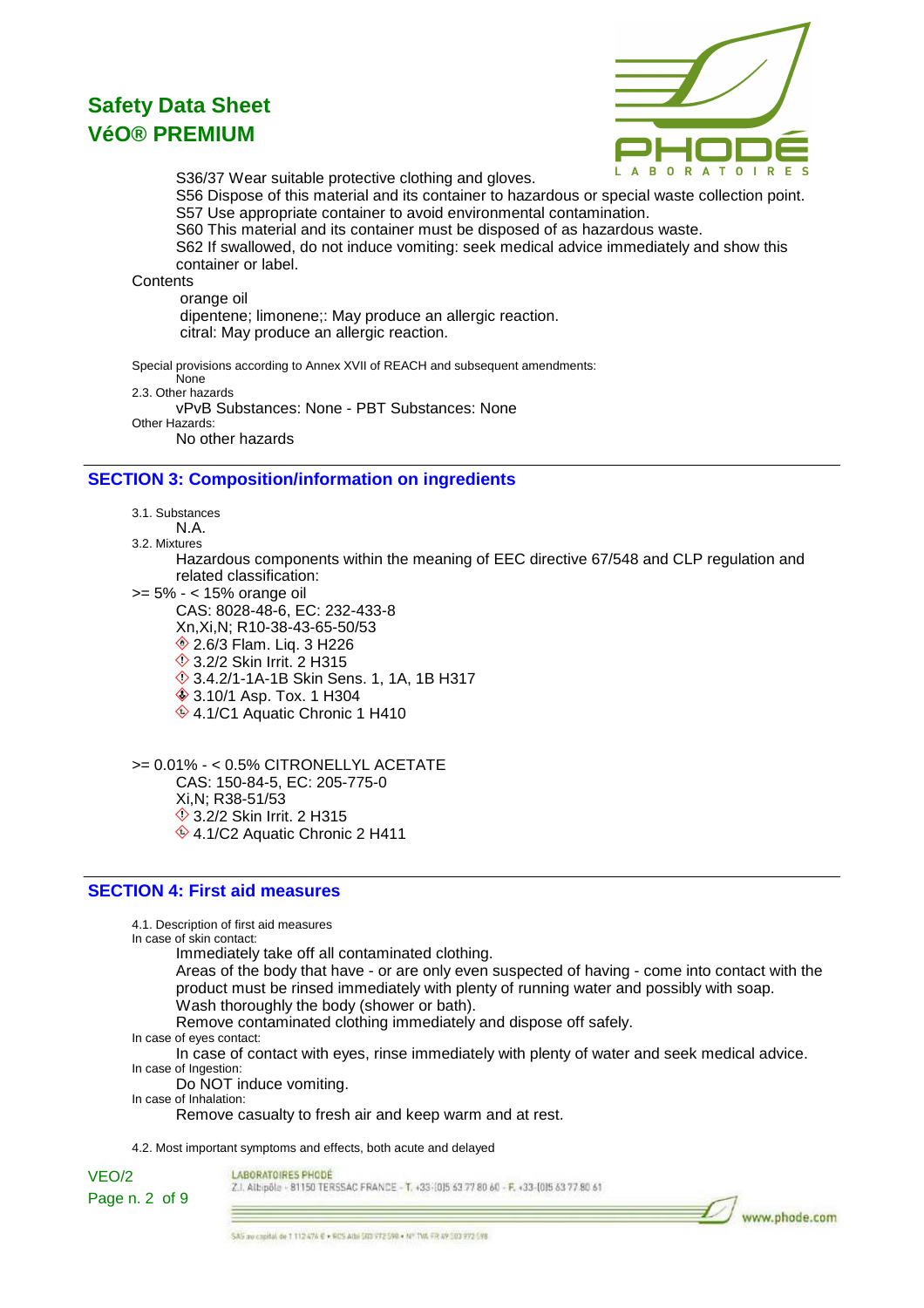

None

4.3. Indication of any immediate medical attention and special treatment needed In case of accident or unwellness, seek medical advice immediately (show directions for use or safety data sheet if possible). Treatment: None

### **SECTION 5: Firefighting measures**

- 5.1. Extinguishing media Suitable extinguishing media: Water. Carbon dioxide (CO2). Extinguishing media which must not be used for safety reasons: None in particular.
- 5.2. Special hazards arising from the substance or mixture Do not inhale explosion and combustion gases. Burning produces heavy smoke.
- 5.3. Advice for firefighters

Use suitable breathing apparatus . Collect contaminated fire extinguishing water separately. This must not be discharged into drains. Move undamaged containers from immediate hazard area if it can be done safely.

### **SECTION 6: Accidental release measures**

- 6.1. Personal precautions, protective equipment and emergency procedures Wear personal protection equipment. Remove persons to safety. See protective measures under point 7 and 8.
- 6.2. Environmental precautions

Do not allow to enter into soil/subsoil. Do not allow to enter into surface water or drains. Retain contaminated washing water and dispose it. In case of gas escape or of entry into waterways, soil or drains, inform the responsible authorities. Suitable material for taking up: absorbing material, organic, sand

- 6.3. Methods and material for containment and cleaning up Wash with plenty of water.
- 6.4. Reference to other sections See also section 8 and 13

### **SECTION 7: Handling and storage**

7.1. Precautions for safe handling

Avoid contact with skin and eyes, inhalation of vapours and mists. Don't use empty container before they have been cleaned. Before making transfer operations, assure that there aren't any incompatible material residuals in the containers. Contamined clothing should be changed before entering eating areas. Do not eat or drink while working. See also section 8 for recommended protective equipment.

7.2. Conditions for safe storage, including any incompatibilities

VEO/2 Page n. 3 of 9

#### LABORATOIRES PHODE

Z.I. Albipôle - 81150 TERSSAC FRANCE - T. +33-(0)5 63 77 80 60 - F. +33-(0)5 63 77 80 61

www.phode.com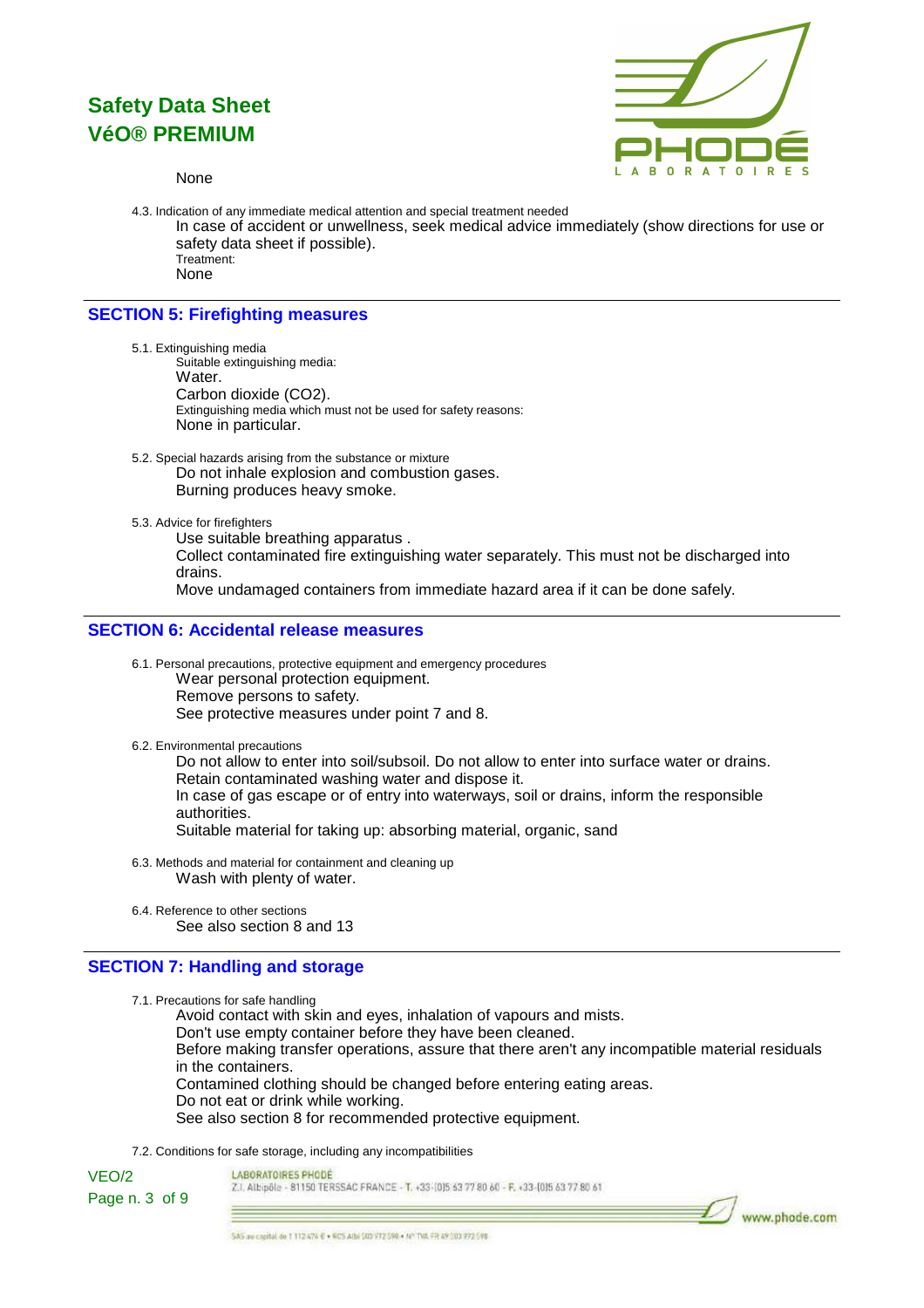

Keep away from food, drink and feed. Incompatible materials: None in particular. Instructions as regards storage premises: Adequately ventilated premises.

7.3. Specific end use(s) None in particular

### **SECTION 8: Exposure controls/personal protection**

| 8.1. Control parameters                                                                        |  |
|------------------------------------------------------------------------------------------------|--|
| No occupational exposure limit available                                                       |  |
| <b>DNEL Exposure Limit Values</b>                                                              |  |
| CITRONELLYL ACETATE - CAS: 150-84-5                                                            |  |
| Worker Industry: 4.8 mg/kg bw/day - Worker Professional: 4.8 mg/kg bw/day - Consumer:          |  |
| 2.4 mg/kg bw/day - Exposure: Human Dermal - Frequency: Long Term, systemic effects             |  |
| Worker Industry: 17 mg/m3 - Worker Professional: 17 mg/m3 - Consumer: 4.2 mg/m3 -              |  |
| Exposure: Human Inhalation - Frequency: Long Term, systemic effects                            |  |
| Consumer: 2.4 mg/kg bw/day - Exposure: Human Oral - Frequency: Long Term, systemic             |  |
| effects                                                                                        |  |
| <b>PNEC Exposure Limit Values</b>                                                              |  |
| CITRONELLYL ACETATE - CAS: 150-84-5                                                            |  |
| Target: Soil (agricultural) - Value: 0.168 mg/kg                                               |  |
| Target: Fresh Water - Value: 0.00348 mg/l                                                      |  |
| Target: Marine water - Value: 0.000348 mg/l                                                    |  |
| Target: Intermittent releases - Value: 0.0348 mg/l                                             |  |
| Target: Freshwater sediments - Value: 0.851 mg/kg                                              |  |
|                                                                                                |  |
| Target: Marine water sediments - Value: 0.0851 mg/kg                                           |  |
| Target: Intermittent releases - Value: 10 mg/l                                                 |  |
| 8.2. Exposure controls                                                                         |  |
| Eye protection:                                                                                |  |
| Use close fitting safety goggles, don't use eye lens.                                          |  |
| Protection for skin:                                                                           |  |
| Use clothing that provides comprehensive protection to the skin, e.g. cotton, rubber, PVC or   |  |
| viton.                                                                                         |  |
| Protection for hands:                                                                          |  |
| Use protective gloves that provides comprehensive protection, e.g. P.V.C., neoprene or rubber. |  |
| Respiratory protection:<br>Not needed for normal use.                                          |  |
| Thermal Hazards:                                                                               |  |
| None                                                                                           |  |
| Environmental exposure controls:                                                               |  |
| None                                                                                           |  |
|                                                                                                |  |

## **SECTION 9: Physical and chemical properties**

|                | 9.1. Information on basic physical and chemical properties                               |               |      |  |
|----------------|------------------------------------------------------------------------------------------|---------------|------|--|
|                | Appearance and colour:                                                                   | Poudre ivoire |      |  |
|                | Odour:                                                                                   | caracteristic |      |  |
|                | Odour threshold:                                                                         | N.A.          |      |  |
|                | pH:                                                                                      | N.A.          |      |  |
|                | Melting point / freezing point:                                                          | N.A.          |      |  |
|                | Initial boiling point and boiling range:                                                 | N.A.          |      |  |
|                | Solid/gas flammability:                                                                  | N.A.          |      |  |
|                | Upper/lower flammability or explosive limits:                                            |               | N.A. |  |
|                | Vapour density:                                                                          | N.A.          |      |  |
|                | Flash point:                                                                             | N.A.          |      |  |
|                | Evaporation rate:                                                                        | N.A.          |      |  |
| VEO/2          | <b>LABORATOIRES PHODE</b>                                                                |               |      |  |
| Page n. 4 of 9 | Z.I. Albipõle - 81150 TERSSAC FRANCE - T. +33-(0)5 63 77 80 60 - F. +33-(0)5 63 77 80 61 |               |      |  |
|                |                                                                                          |               |      |  |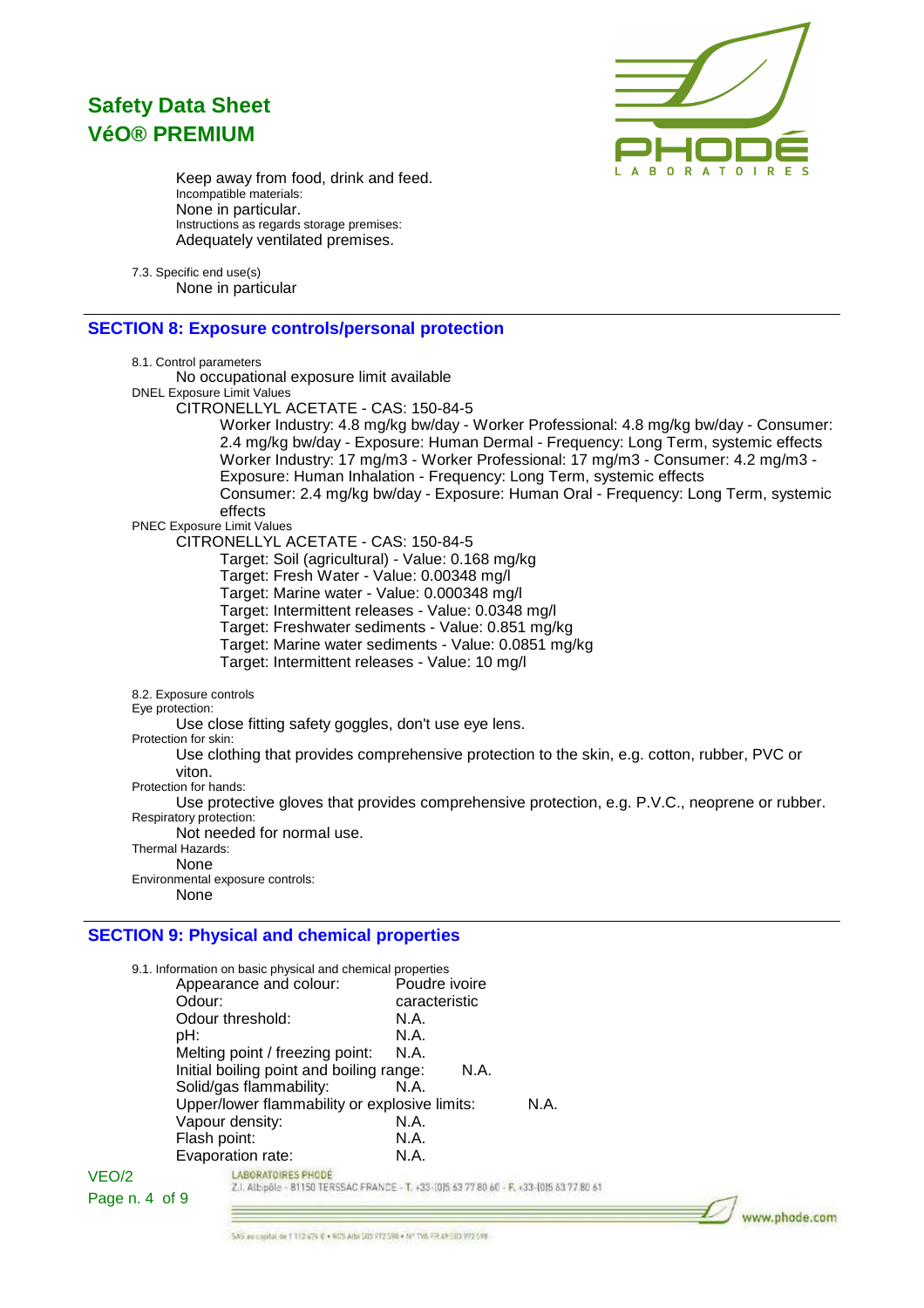

| Vapour pressure:                         | N.A.            |      |
|------------------------------------------|-----------------|------|
| Relative density:                        | $0.50 +/- 0.05$ |      |
| Solubility in water:                     | N.A.            |      |
| Solubility in oil:                       | N.A.            |      |
| Partition coefficient (n-octanol/water): |                 | N.A. |
| Auto-ignition temperature:               | N.A.            |      |
| Decomposition temperature:               | N.A.            |      |
| Viscosity:                               | N.A.            |      |
| Explosive properties:                    | N.A.            |      |
| Oxidizing properties:                    | N.A.            |      |
| 9.2. Other information                   |                 |      |
| Miscibility:                             | N.A.            |      |
| Fat Solubility:                          | N.A.            |      |
| Conductivity:                            | N.A.            |      |
| Substance Groups relevant properties     |                 | N.A. |

#### **SECTION 10: Stability and reactivity**

10.1. Reactivity Stable under normal conditions

- 10.2. Chemical stability Stable under normal conditions
- 10.3. Possibility of hazardous reactions None
- 10.4. Conditions to avoid Stable under normal conditions.
- 10.5. Incompatible materials None in particular.
- 10.6. Hazardous decomposition products None.

### **SECTION 11: Toxicological information**

```
11.1. Information on toxicological effects
       Toxicological information of the mixture:
             N.A.
       Toxicological information of the main substances found in the mixture:
             orange oil - CAS: 8028-48-6
             a) acute toxicity:
                    Test: LD50 - Route: Oral - Species: Rat = 4400 mg/kg - Notes: Limonene
                    Test: LD50 - Route: Skin - Species: Rabbit = 5005 mg/kg - Notes: Limonene
                    Test: LD50 - Route: Oral - Species: Rat = 4950 mg/kg - Notes: Citral
                    Test: LD50 - Route: Skin - Species: Rabbit = 2250 mg/kg - Notes: Citral
                    Test: LD50 - Route: Oral - Species: Rat = 2420 mg/kg - Notes: Citronelhal
                    Test: LD50 - Route: Skin - Species: Rabbit = 2500 mg/kg - Notes: Citronelhal
             LINALOL - CAS: 78-70-6
             a) acute toxicity:
                    Test: LD50 - Route: Oral = 2790 mg/kg
                    Test: LD50 - Route: Skin = 5610 mg/kg
             dipentene; limonene; - CAS: 5989-27-5
             a) acute toxicity:
                    Test: LD50 - Route: Oral - Species: Rat 4400 mg/kg
             BETA IONONE 95% - CAS: 14901-07-6
                      LABORATOIRES PHODE
VEO/2
                      Z.I. Albipóle - 81150 TERSSAC FRANCE - T. +33-{0}5 63 77 80 60 - F. +33-{0}5 63 77 80 61
```
Page n. 5 of 9

www.phode.com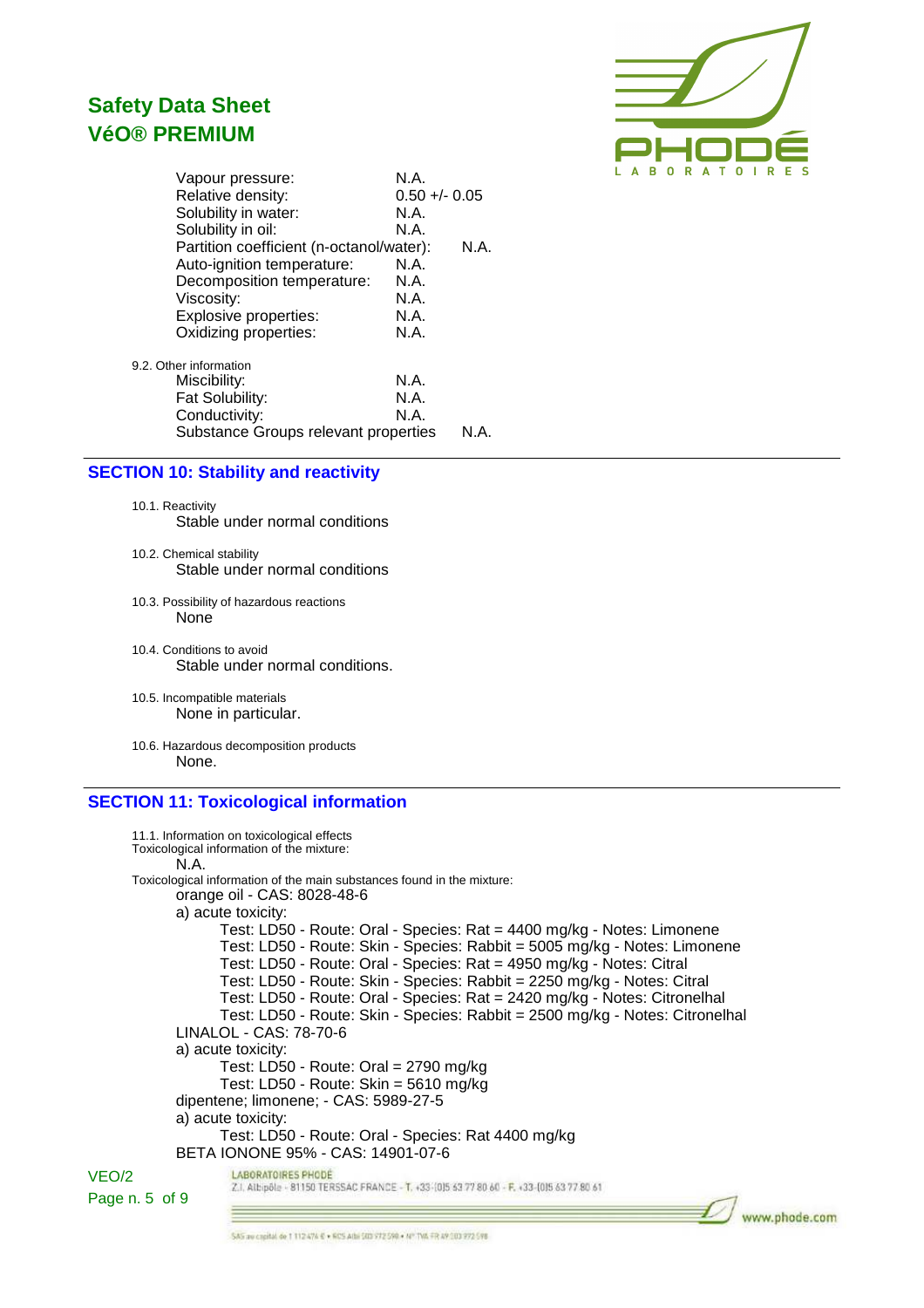

a) acute toxicity: Test: LD50 - Route: Oral - Species: Rat = 4590 mg/kg CITRONELLYL ACETATE - CAS: 150-84-5 a) acute toxicity: Test: LD50 - Route: Oral - Species: Rat = 6800 mg/kg Test: LD50 - Route: Skin - Species: Rabbit > 2000 mg/kg b) skin corrosion/irritation: Test: Skin Corrosive - Route: Skin - Species: Rabbit Yes e) germ cell mutagenicity: Test: Mutagenesis No f) carcinogenicity: Test: Carcinogenicity No g) reproductive toxicity: Test: Reproductive Toxicity No citral - CAS: 5392-40-5 LD50 (RAT) ORAL: 4960 MG/KG

If not differently specified, the information required in Regulation 453/2010/EC listed below must be considered as N.A.:

a) acute toxicity;

b) skin corrosion/irritation;

c) serious eye damage/irritation;

d) respiratory or skin sensitisation;

e) germ cell mutagenicity;

f) carcinogenicity;

g) reproductive toxicity;

h) STOT-single exposure;

i) STOT-repeated exposure;

i) aspiration hazard.

### **SECTION 12: Ecological information**

12.1. Toxicity

Adopt good working practices, so that the product is not released into the environment. Toxic to aquatic organisms, may cause long-term adverse effects in the aquatic environment. orange oil - CAS: 8028-48-6 a) Aquatic acute toxicity: Endpoint: LC50 Fish = 0.619-0.796 mg/l - Duration h: 96 - Notes: Pimephales promelas (espèce) Limonene (substance) Endpoint: LC50 Fish > 35 mg/l - Duration h: 96 - Notes: Oncorhynchus mykiss (espèce) limonene (substance) Endpoint: LC50 Fish > 4.6-10 mg/l - Duration h: 96 - Notes: Citral Endpoint: EC50 Daphnia = 7 mg/l - Duration h: 48 - Notes: Citral e) Plant toxicity: Endpoint: EC50 Algae = 16 mg/l - Duration h: 72 - Notes: Citral Endpoint: EC50 Algae = 19 mg/l - Duration h: 96 - Notes: Citral dipentene; limonene; - CAS: 5989-27-5 a) Aquatic acute toxicity: Endpoint: LC50 Fish 0.619-0796 mg/l - Duration h: 96 - Notes: flow through CITRONELLYL ACETATE - CAS: 150-84-5 a) Aquatic acute toxicity: Endpoint: LC50 Fish = 6.1 mg/l - Duration h: 96 - Notes: Ligne directrice OCDE 203

Endpoint: EC20 Activated sludges > 1000 mg/l - Duration h: 0.5 - Notes: Ligne directrice OCDE 209

12.2. Persistence and degradability

CITRONELLYL ACETATE - CAS: 150-84-5

LABORATOIRES PHODE VEO/2 Z.I. Albipôle - 81150 TERSSAC FRANCE - T. +33-(0)5 63 77 80 60 - F. +33-(0)5 63 77 80 61 Page n. 6 of 9

www.phode.com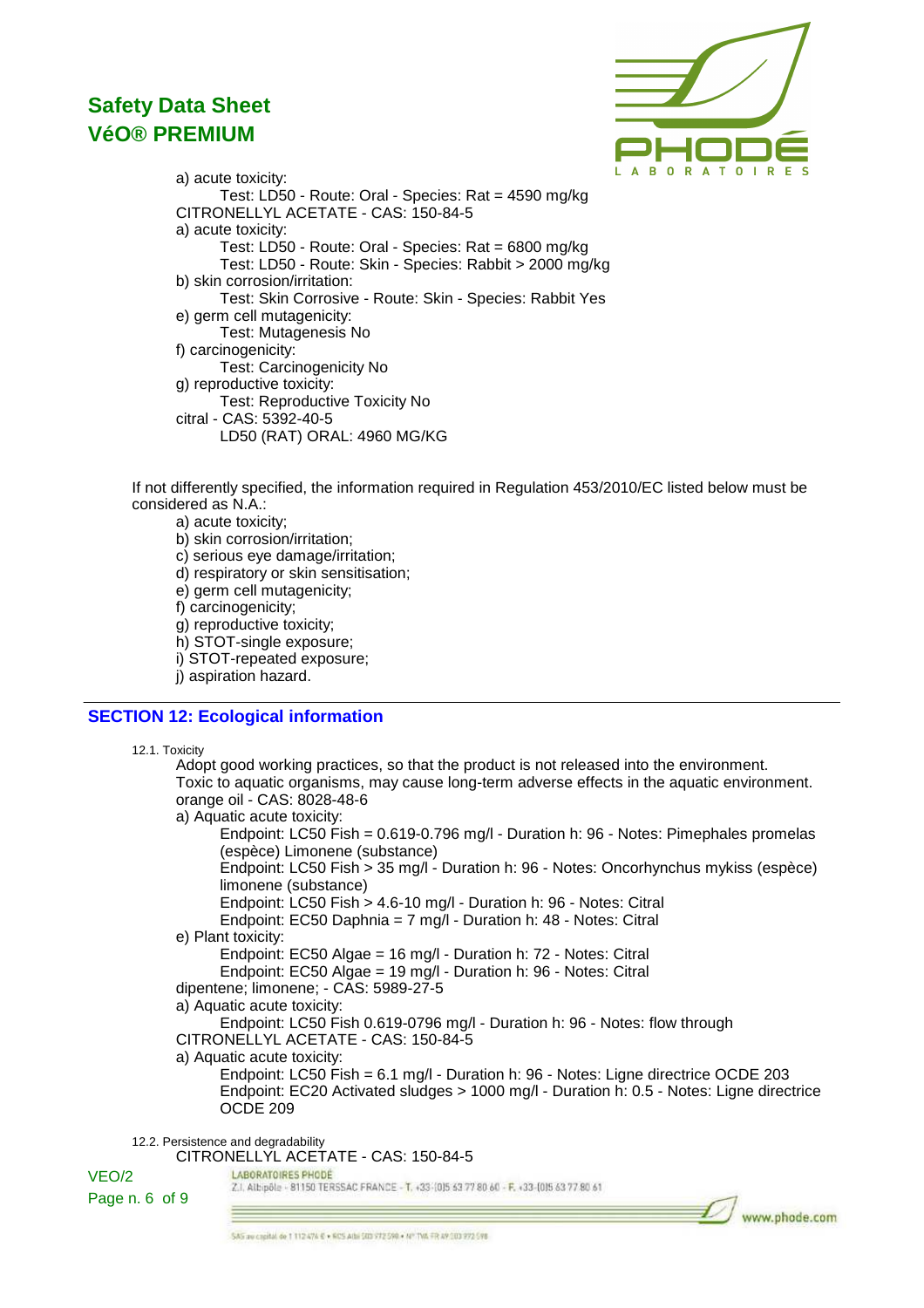

Biodegradability: Readily biodegradable - Test: N.A. - Duration: N.A. - %: N.A. - Notes: N.A.

12.3. Bioaccumulative potential N.A.

12.4. Mobility in soil N.A.

- 12.5. Results of PBT and vPvB assessment vPvB Substances: None - PBT Substances: None
- 12.6. Other adverse effects None

### **SECTION 13: Disposal considerations**

13.1. Waste treatment methods

Recover, if possible. Send to authorised disposal plants or for incineration under controlled conditions. In so doing, comply with the local and national regulations currently in force.

### **SECTION 14: Transport information**

| 14.1. UN number<br>ADR-UN number:<br>IMDG-Un number:                                                 | Not classified as dangerous in the meaning of transport regulations.<br>3077<br>3077                                         |
|------------------------------------------------------------------------------------------------------|------------------------------------------------------------------------------------------------------------------------------|
| 14.2. UN proper shipping name<br><b>ADR-Shipping Name:</b><br><b>IMDG-Technical name:</b><br>N.A.    | environmentally hazardous substance, solid, n.o.s (Terpenes)<br>environmentally hazardous substance, solid, n.o.s (Terpenes) |
| 14.3. Transport hazard class(es)<br>ADR-Class:<br>IMDG-Class:<br>N.A.                                | 9<br>9                                                                                                                       |
| 14.4. Packing group<br><b>ADR-Packing Group:</b><br>IMDG-Packing group:<br>N.A.                      | Ш<br>Ш                                                                                                                       |
| 14.5. Environmental hazards<br>Marine pollutant:<br>N.A.                                             | Marine pollutant                                                                                                             |
| 14.6. Special precautions for user<br>ADR-Tunnel Restriction Code: E<br>IMDG-Technical name:<br>N.A. | environmentally hazardous substance, solid, n.o.s (Terpenes)                                                                 |
| 14.7. Transport in bulk according to Annex II of MARPOL73/78 and the IBC Code                        |                                                                                                                              |

N.A.

### **SECTION 15: Regulatory information**

15.1. Safety, health and environmental regulations/legislation specific for the substance or mixture Dir. 67/548/EEC (Classification, packaging and labelling of dangerous substances)

| VEO/2          | LABORATOIRES PHODE<br>Z.I. Albipõlg - 81150 TERSSAC FRANCE - T. +33-(0)5 63 77 80 60 - F. +33-(0)5 63 77 80 61 |               |
|----------------|----------------------------------------------------------------------------------------------------------------|---------------|
| Page n. 7 of 9 | 문 대한 사람은 공사하여 다른 학생에 따 없는 바닥에 대 가장 사람이 되어 있는 것이 아래에 대 전 사람들이 아니다. 그는 아이의 이 사람들이 아니다. 그는 정부의 이 사람이 있는 모습이       |               |
|                |                                                                                                                | www.phode.com |

SAS av capital de 1 112 474 € + 605 Athi 503 972 598 + Nº TVA FR A9 303 972 598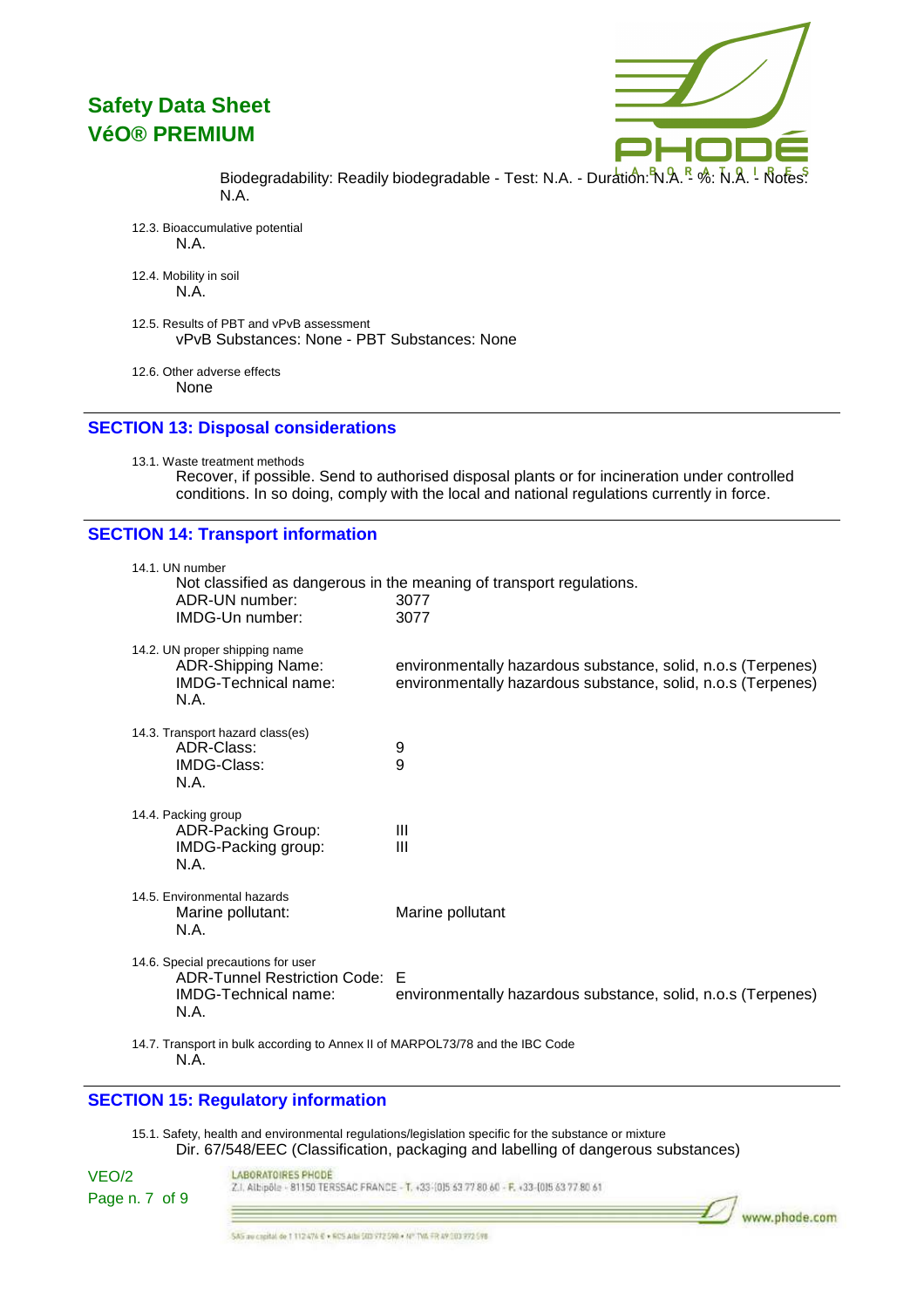

Dir. 99/45/EC (Classification, packaging and labelling of dangerous<sup>A</sup>preparations)<sup>o</sup> Dir. 98/24/EC (Risks related to chemical agents at work) Dir. 2000/39/EC (Occupational exposure limit values) Dir. 2006/8/EC Regulation (EC) n. 1907/2006 (REACH) Regulation (EC) n. 1272/2008 (CLP) Regulation (EC) n. 790/2009 (ATP 1 CLP) Regulation (EU) n. 453/2010 (Annex I) Regulation (EU) n. 286/2011 (ATP 2 CLP) Restrictions related to the product or the substances contained according to Annex XVII Regulation (EC) 1907/2006 (REACH) and subsequent modifications: None Where applicable, refer to the following regulatory provisions : Directive 2003/105/CE ('Activities linked to risks of serious accidents') and subsequent amendments. Regulation (EC) nr 648/2004 (detergents). 1999/13/EC (VOC directive)

15.2. Chemical safety assessment No

### **SECTION 16: Other information**

Full text of phrases referred to in Section 3:

R10 Flammable.

R38 Irritating to skin.

R43 May cause sensitization by skin contact.

R50/53 Very toxic to aquatic organisms, may cause long-term adverse effects in the aquatic environment.

R51/53 Toxic to aquatic organisms, may cause long-term adverse effects in the aquatic environment.

R52/53 Harmful to aquatic organisms, may cause long-term adverse effects in the aquatic environment.

R65 Harmful: may cause lung damage if swallowed.

H226 Flammable liquid and vapour.

H315 Causes skin irritation.

H317 May cause an allergic skin reaction.

H304 May be fatal if swallowed and enters airways.

H410 Very toxic to aquatic life with long lasting effects.

H319 Causes serious eye irritation.

H412 Harmful to aquatic life with long lasting effects.

H400 Very toxic to aquatic life.

H411 Toxic to aquatic life with long lasting effects.

Paragraphs modified from the previous revision:

SECTION 2: Hazards identification SECTION 3: Composition/information on ingredients SECTION 8: Exposure controls/personal protection SECTION 9: Physical and chemical properties SECTION 11: Toxicological information SECTION 12: Ecological information

This document was prepared by a competent person who has received appropriate training. Main bibliographic sources:

ECDIN - Environmental Chemicals Data and Information Network - Joint Research Centre, Commission of the European Communities SAX's DANGEROUS PROPERTIES OF INDUSTRIAL MATERIALS - Eight Edition - Van

LABORATOIRES PHODE VEO/2 Z.I. Albipôle - 81150 TERSSAC FRANCE - T. +33-(0)5 63 77 80 60 - F. +33-(0)5 63 77 80 61 Page n. 8 of 9 www.phode.com